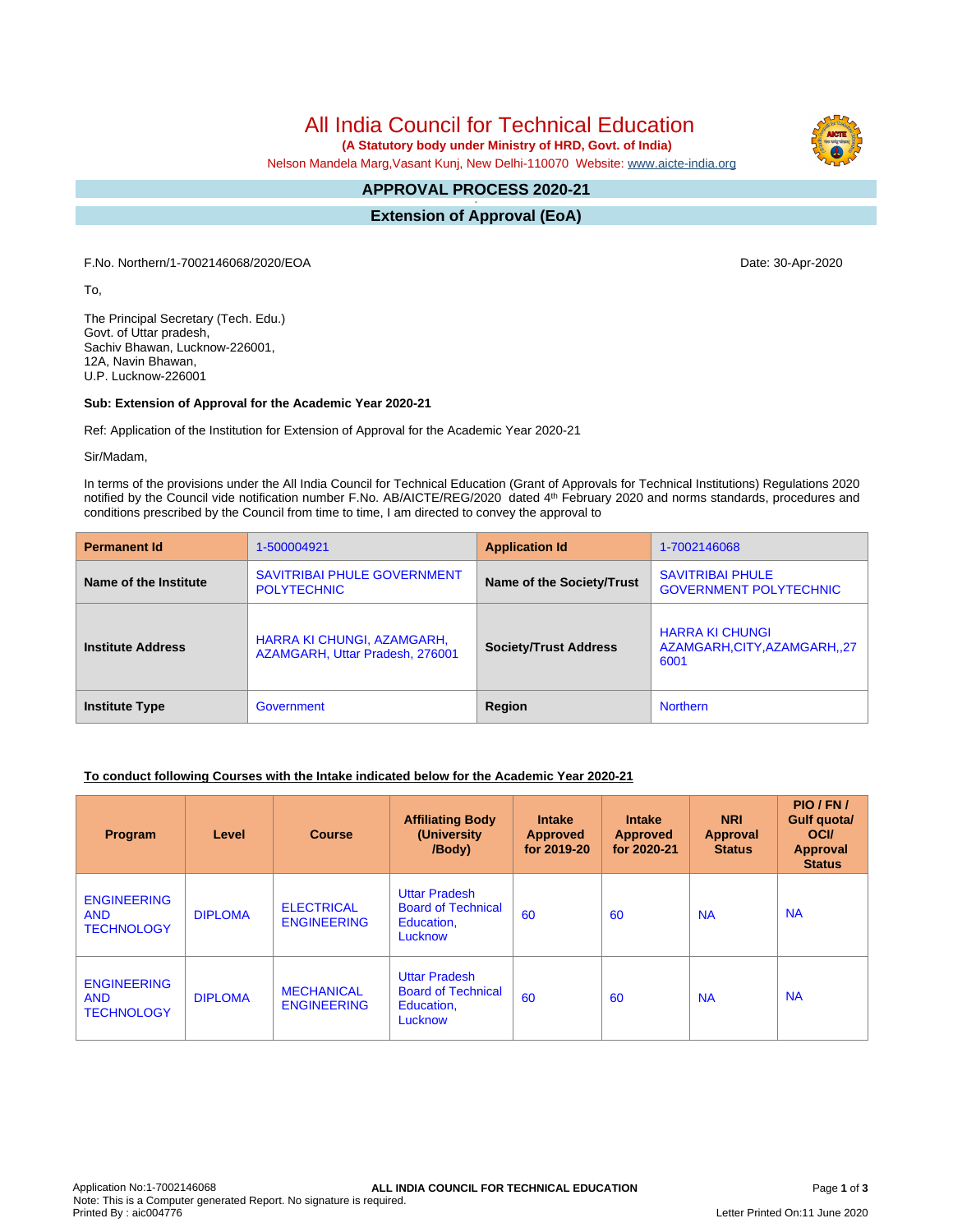| <b>ENGINEERING</b><br><b>AND</b><br><b>TECHNOLOGY</b> | <b>DIPLOMA</b> | <b>ELECTRONICS</b>                 | <b>Uttar Pradesh</b><br><b>Board of Technical</b><br>Education,<br>Lucknow | 60 | 60 | <b>NA</b> | <b>NA</b> |
|-------------------------------------------------------|----------------|------------------------------------|----------------------------------------------------------------------------|----|----|-----------|-----------|
| <b>ENGINEERING</b><br><b>AND</b><br><b>TECHNOLOGY</b> | <b>DIPLOMA</b> | <b>CIVIL</b><br><b>ENGINEERING</b> | <b>Uttar Pradesh</b><br><b>Board of Technical</b><br>Education,<br>Lucknow | 60 | 60 | <b>NA</b> | <b>NA</b> |

#### **It is mandatory to comply with all the essential requirements as given in APH 2020-21 (Appendix 6)**

The Institution/ University is having the following deficiencies as per the online application submitted to AICTE and the same shall be complied within Two year from the date of issue of this EoA

| <b>Deficiencies Noted based on Self Disclosure</b> |                   |  |  |  |
|----------------------------------------------------|-------------------|--|--|--|
| <b>Particulars</b>                                 | <b>Deficiency</b> |  |  |  |
| 1. Computational Facilities                        |                   |  |  |  |
| Number of PCs in Language lab                      | Yes               |  |  |  |
| PCs to Student ratio                               | Yes               |  |  |  |
| 2. Faculty Deficiency                              | <b>Yes</b>        |  |  |  |
| 3. Instructional Area Common Facilities            |                   |  |  |  |
| Language Laboratory                                | Yes               |  |  |  |

**\***Please refer Deficiency Report for details

## **Important Instructions**

- 1. The State Government/ UT/ Directorate of Technical Education/ Directorate of Medical Education shall ensure that 10% of reservation for Economically Weaker Section (EWS) as per the reservation policy for admission, operational from the Academic year 2020-21 is implemented without affecting the reservation percentages of SC/ ST/ OBC/ General. However, this would not be applicable in the case of Minority Institutions referred to the Clause (1) of Article 30 of Constitution of India. Such Institution shall be permitted to increase in annual permitted strength over a maximum period of two years beginning with the Academic Year 2020-21
- 2. The Institution offering courses earlier in the Regular Shift, First Shift, Second Shift/Part Time now amalgamated as total intake shall have to fulfil all facilities such as Infrastructure, Faculty and other requirements as per the norms specified in the Approval Process Handbook 2020-21 for the Total Approved Intake. Further, the Institutions Deemed to be Universities/ Institutions having Accreditation/ Autonomy status shall have to maintain the Faculty: Student ratio as specified in the Approval Process Handbook. All such Institutions/ Universities shall have to create the necessary Faculty, Infrastructure and other facilities WITHIN 2 YEARS to fulfil the norms based on the Affidavit submitted to AICTE.
- 3. In case of any differences in content in this Computer generated Extension of Approval Letter, the content/information as approved by the Executive Council / General Council as available on the record of AICTE shall be final and binding.
- 4. Strict compliance of Anti-Ragging Regulation: Approval is subject to strict compliance of provisions made in AICTE Regulation notified vide F. No. 373/Legal/AICTE/2009 dated July 1, 2009 for Prevention and Prohibition of Ragging in Technical Institutions. In case Institution fails to take adequate steps to Prevent Ragging or fails to act in accordance with AICTE Regulation or fails to punish perpetrators or incidents of Ragging, it will be liable to take any action as defined under clause 9(4) of the said Regulation.